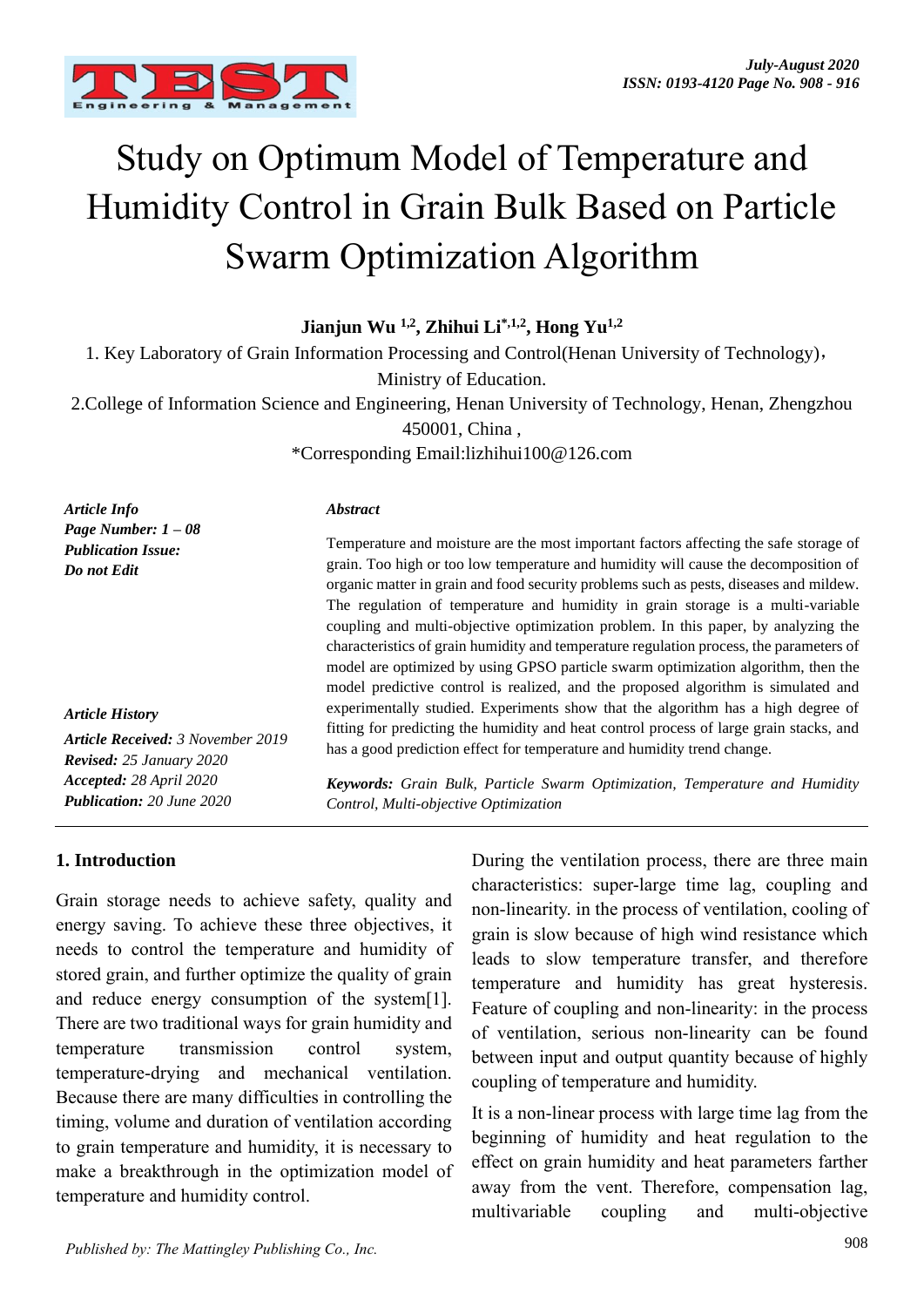

optimization should be considered when choosing controlling method[2-3].

By analyzing the features of ventilation and controlling problems of ventilation, particle swarm optimization is adopted to optimize parameters of humidity and heat regulation model, further to realize model predictive control[4-7]. The proposed control method is simulated and experimentally studied, at

last analyze the application of controlling method<sup>[8]</sup>.

# **2. Design of of temperature and humidity prediction control system of grain bulk**

The predictive control system is a multi-input and multi-output model mechanism, as shown in Figure 1. Grain temperature  $(T_g)$  and humidity  $(H_g)$  are controlled objects while temperature ( *Ta-in* )and relative humidity( *Ta-in* )of air in vent is control objects.



Fig. 1. Prediction control system of temperature and humidity in grain bulk

It can be seen from figure 1 that controller is key to evaluate the control structure. Controller is made up of optimizer and prediction model. Optimizer first compute the value of  $T_{a - ins}^*$  and  $H_{a - ins}^*$  in the next moment according to the value of Tgset and Hgset in present condition by applying the rule choosen by optimizing calculation. Then temperature *T<sup>a</sup>* and humidity *M<sup>a</sup>* as prediction model input be adjusted based on feedback again by the prediction model. Next optimization is carried out by the optimizer for several cycles, at last optimizer will calculate optimal output  $T_{a - ins}^*$  and  $H_{a - ins}^*$  which will be sent to actuator and adjustment of grain temperature and humidity will be done there.

Prediction model is the base of prediction control. For nonlinear prediction model, model function is critical

and its basic function is based on input of historical information and predictive output of a certain period in a certain future.

Prediction model adopts heat and mass mechanism model and is made up of grain humidity equilibrium equation, air humidity equilibrium equation, grain heat equilibrium equation and air heat equilibrium equation.

1) Grain humidity equilibrium equation

$$
\frac{\partial M_s}{\partial t} = -R_w \tag{1}
$$

2) Air humidity equilibrium equation in grain bulk  
\n
$$
\rho_a \psi \frac{\partial M_a}{\partial t} = \frac{f_a}{\Delta x} (M_{a-m} - M_a) + R_w \rho_g
$$
 (2)

3)Grain heat equilibrium equation in grain bulk

$$
\rho_g c_{pg} \frac{\partial T_g}{\partial t} = h_{g-a} \xi (T_a - T_g) - R_w \rho_g [(L_{vap} + c_{pv} (T_a - T_g)] \tag{3}
$$

4)Air heat equilibrium equation in grain bulk

$$
\rho_a c_{pa} \frac{\partial T_a}{\partial t} = \frac{f_a}{\Delta x} c_{pa} (T_{a-in} - T_a) - h_{g-a} \xi (T_a - T_g) + c_{pv} T_a R_w \rho_g \tag{4}
$$

The meaning of parameters of equilibrium equation is as follows: t stands for time; *ρ<sup>g</sup>* stands for grain density;  $h_{g}$  stands for grain humidity;  $R_{W}$  stands for rate-of-loss of water;  $\psi$  stands for porosity; *a f*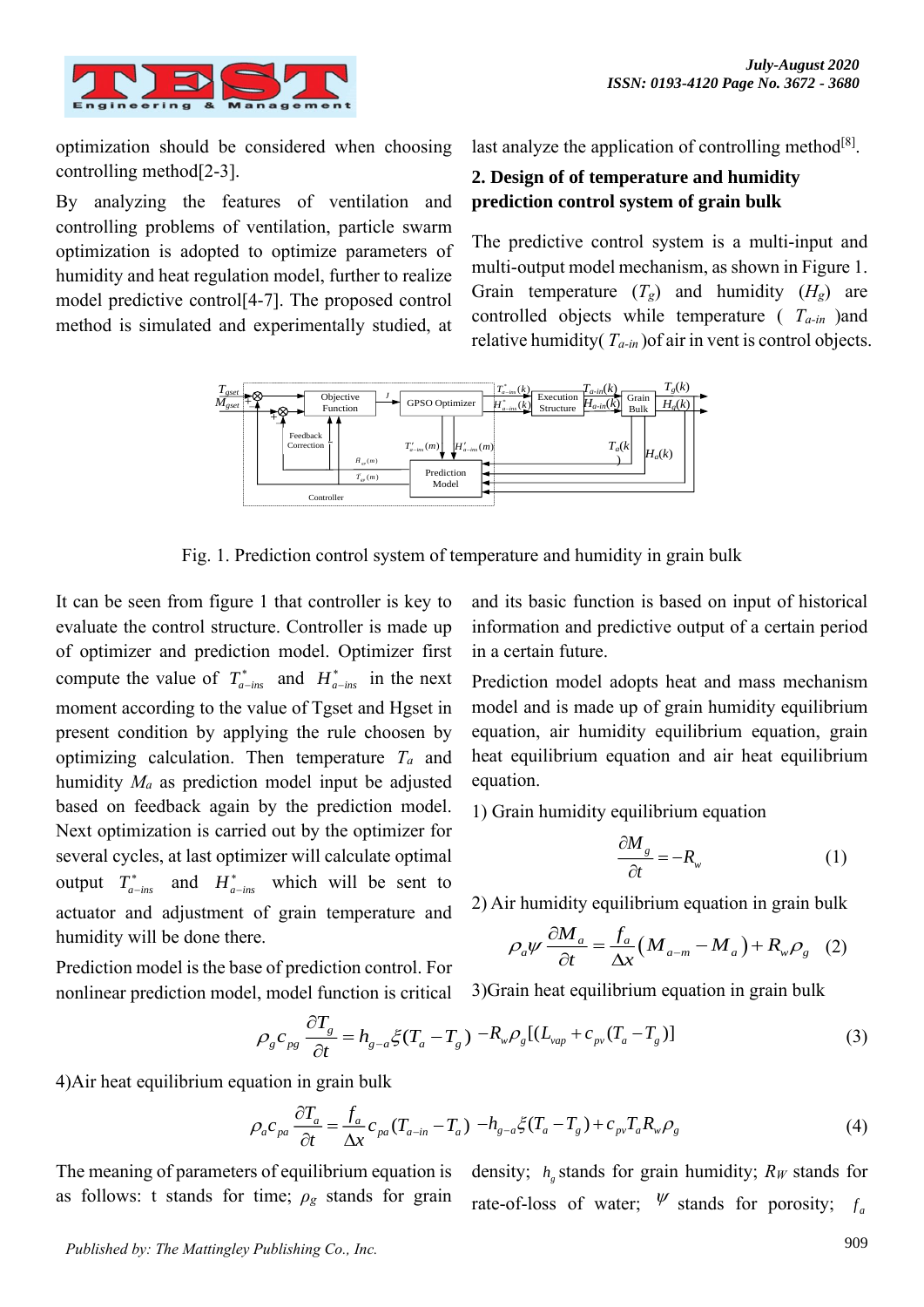

stands for vertical air velocity;  $M_{a-in}$  stands for air absolute humidity in the vent;  $T_g$  stands for grain temperature;  $c_{ps}$  stands for specific heat capacity; *<sup>h</sup><sup>g</sup>*−*<sup>a</sup>* stands for coefficient of convection and heat transfer between grain surface and air;  $\xi$  stands for specific surface area of which grain contact with the air; *L vap* stands for vaporization heat of grain humidity content;  $c_{pv}$  stands for specific heat capacity of vapor;  $T_{a-in}$  stands for temperature in vent. Control variable of system is  $U=[H_{a-in} T_{a-in}]^T$  and it is an input in the model. The formula (5) is adopted for transformation from relative humidity to absolute humidity of air in the vent.

$$
M_{a-in} = 0.622 \frac{P_{vs} H_{a-in}}{P_{am} - P_{vs} H_{a-in}}
$$
 (5)

The present grain temperature and humidity and relative humidity as original input, combining two control variables of air temperature and humidity in the vent by using prediction model, it comes out the formula  $X=[Hg \ M_a \ T_g \ T_a]^T$ , in which  $Y=[Hg \ T_g]^T$  is controlled variable by the system.

# **3. Design of objective function for optimizing temperature and humidity transfer**

For optimum control of humidity and temperature transfer of large grain bulk, optimizing object function can be used for objective optimization, it is about how to reduce energy consumption on the premise of guaranteeing grain quality in the process of controlling grain temperature and humidity transfer. Therefore, object function focuses on humidity, temperature, quality and energy consumption of grain.

## **3.1 Design of optimizing object function of grain temperature**

Temperature is another key factor in the process of safe grain reserve. Temperature has a great influence on growth and breeding of pests and microorganism. For most pests, the suitable temperature for them to live is between 22℃ to 32℃, therefore, lower or higher temperature will help to restrain growth and breeding of pests, or even kill them. For most microorganism, the proper temperature for them to grow and breed is between 28℃ to 30℃. When it is below 20℃ , the growing speed of most microorganism will slow down and when it is below 15℃, the breeding of fungus will be restrained. Moreover, temperature is crucial to grain respiration because respiration get stronger in pace with the rising of temperature. Therefore, grain reservation under low temperature can reduce the loss caused by respiration and guarantee grain quality and it is a must to keep a suitable temperature in barn.

Hence it is necessary to set reasonable object valve of grain temperature control and set up optimizing object function of grain temperature, and the optimizing object of grain temperature is the minimum value of the function.

$$
J_T = (T_g - T_{gd})^2 \tag{6}
$$

In this function,  $T_{gd}$  stands for the set value of grain temperature.

## **3.2 Design of optimizing object function of grain water content**

Grain water content is one of the most important conditions in steady and safe grain reserve. Moisture is necessary medium for all kinds of biochemical reaction and all metabolism activities must be done with the existence of water. High temperature and high moisture leads to stronger respiration, faster metabolism and faster speed of material consumption, all of which will decrease the stability of grain. Higher humidity and moisture will also cut down the immunity of pests and microorganism. The appropriate humidity is in the range from 70% to 75% and moisture is from 13% to 13.5%. In the case of keeping relative air humidity below 65% and keep the corresponding moisture, it is possible to hold almost the activities of all microorganism. Control system is to make controlled variables reach target value designed, therefore, the less the deviation between controlled value and set target value, the better. Moisture target function is as follows:

$$
J_M = (M_g - M_{gd})^2 \tag{7}
$$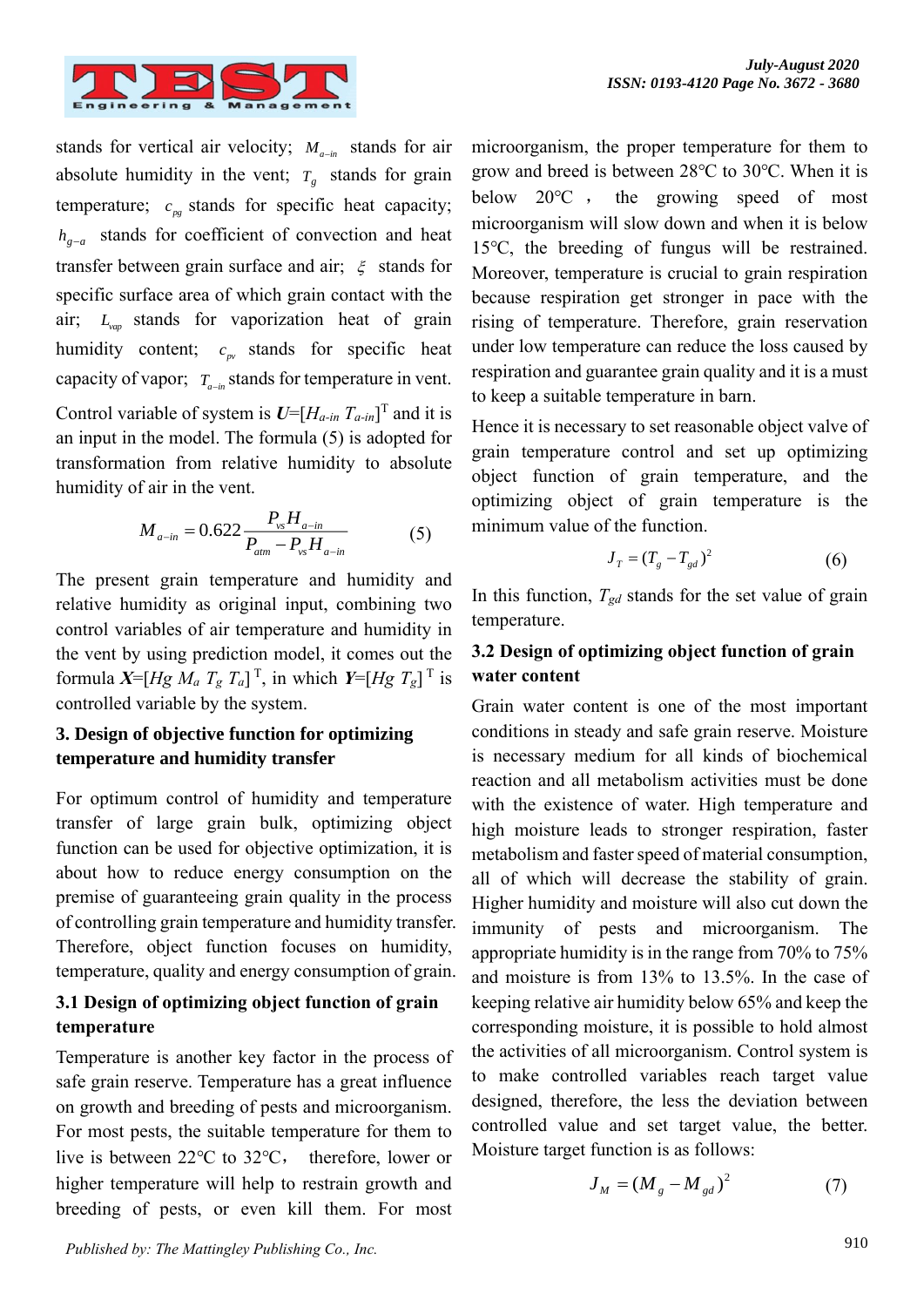

## **3.3 General optimizing object function and constrained condition of system**

As mentioned above, general object function of temperature and humidity transmission control is shown in formula (8):

$$
J = \alpha J_M + \beta J_T + \gamma J_E \tag{8}
$$

*α* , *β* , *γ* each stands for weight of moisture, temperature and system energy consumption. Different ventilation process and system will be possible by setting different values and their value will affect influence on object function caused by changes of different parts of the object function. The minimum value of object function can be achieved by finding minimizing process of three different physical quantities and influence caused by process of temperature and humidity is considered in constrained conditions.

In accordance with different aims of temperature and humidity control, the restrained condition should be carried out based on relative data from grain condition (grain varieties, average temperature of grain pile, maximum temperature of grain pile, gradient value of temperature of grain pile), space condition in barn (temperature and humidity in the barn), environmental condition (air temperature and air humidity). The optimizing object functions and restrained conditions formulated are as follows:

(1)Cooling and ventilation

$$
Hg\!\!<\!\!Hg_{div},\ T_g\!\!\leq\!\!T_{gd}
$$

$$
\min_{T_{a-in}, H_{a-in}} J = \alpha (M_g - M_{gd})^2 + \beta (T_g - T_{gd})^2 + \gamma [3600 P_{fan} + m_a |T_{a-in} - T_{am}| (c_{pa} - c_{pv} M_{a-in})]t'_{v2}
$$
(9)

subject to:

$$
\begin{aligned} Hg_d\text{-}\Delta M {\leq} Hg_e{\leq} Hg_d\\ T_{DPa} {\leq} T_g\\ T_{min} {\leq} T_{a\text{-}in} {\leq} T_{max}\\ H_{min} {\leq} H_{a\text{-}in} {\leq} H_{max} \end{aligned}
$$

Among the above, *TDpa* stands for dew-point temperature. Since the most important thing in cooling ventilation is to prevent condensation of moisture, restrained conditions of the dew-point is a needed.

(2)Reducing humidity and ventilation

$$
\min_{T_{a-in}, H_{a-in}} J = \alpha (M_g - M_{gd})^2 + \beta (T_g - T_{gd})^2 + \gamma [3600 P_{fan} + m_a |T_{a-in} - T_{am}| (c_{pa} - c_{pv} M_{a-in})]t'_{v2}
$$
(10)

Subject to :

$$
\begin{aligned} Hg_d\text{-}\Delta M {\le} Hg_e{\le} Hg_d\\ \text{T}_{DPr}{<}T_{a\text{-in}}\\ T_{min} {\le}T_{a\text{-in}}{\le}T_{max}\\ H_{min}{\le}H_{a\text{-in}}{\le}H_{max} \end{aligned}
$$

Among the above, *Tgd* stands for optimal object value according to different climatic conditions and grain conditions. This process can be regarded as that cooling ventilation and reducing humidity ventilation are carried out the same time. In order to prevent over loss of moisture, restrained conditions of equilibrium of moisture are added. It is *Hgd*-Δ*M*≤*Hge*≤*Hgd*, in which *Hg<sup>e</sup>* stands for a function containing air temperature in the vent and relative humidity.

The basic point of grain temperature and humidity transmission process is a process with multiple targets

optimization. Except an initial dividing between *J* and its constraint conditions based on temperature and humidity of grain in the process, it needs to find another group of compromising solution sets to optimizing multiple objects simultaneously further to avoid more than one optimal solution that will make optimal object impossible to find. The key in the optimizing process is based on the value taking of *α*, *β*,*γ* in the function *j* studied in this chapter.

# **4. Prediction model of grain bulk temperature and humidity transmission based on particle swarm optimization**

# **4.1 Prediction process of generalized particle swarm optimization algorithm**

The process of control prediction of grain temperature and humidity transmission based on particle swarm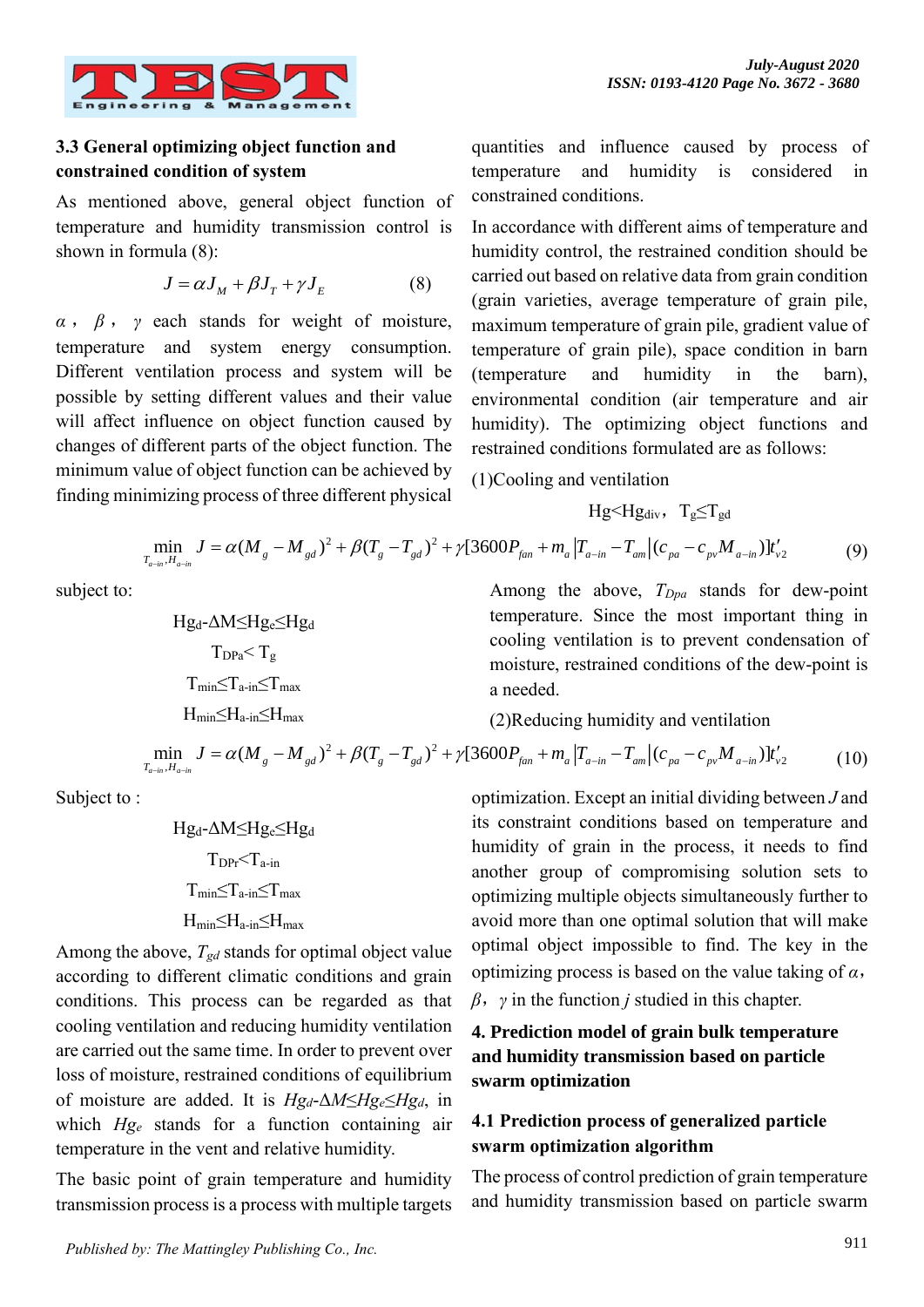

optimization is as follows:

(1)Initialization, set the position and speed of particle in particle swarm.

$$
\begin{bmatrix} x_{11} & x_{12} & v_{11} & v_{12} \\ x_{21} & x_{22} & v_{21} & v_{22} \\ \cdots & \cdots & \cdots & \cdots \\ x_{N1} & x_{N2} & v_{N1} & v_{N2} \end{bmatrix}
$$
 (11)

Among the above,  $x_{ii}$  ( $i=1,2,...,N$ ,  $j=1,2$ ) stands for particle position and  $v_{ij}$  stands for the particle speed.

Computation of adaptation of each particle, that is choosing object function *J*.

Particle training, compute the value of position *Pbi*(*m*), in which the particle has best adaptation ever experienced till current optimizing moment m.

$$
\boldsymbol{P}_{bi}(m) = \begin{cases} \boldsymbol{P}_{bi}(m-1) & J(\boldsymbol{x}_i(m)) > J(\boldsymbol{P}_{bi}(m)) \\ \boldsymbol{x}_i(m) & J(\boldsymbol{x}_i(m)) \le J(\boldsymbol{P}_{bi}(m)) \end{cases}
$$
(12)

$$
P_{bi}(m-1) = [x_{i1}(m-1) \quad x_{i2}(m-1) \quad \cdots \quad x_{in}(m-1)] \tag{13}
$$

$$
x_i(m) = [x_{i1}(m) \quad x_{i2}(m) \quad \cdots \quad x_{in}(m)] \tag{14}
$$

(4)Optimization in overall situation, train optimal position that all particles in the swarm have experienced.

$$
G_{bi}(m) = \min\left\{J(\boldsymbol{P}_{bi}(m))\right\} \tag{15}
$$

(5)Update optimal particle speed and positon.

formula of speed and positon is as follows:

$$
v_{ij}(m+1) = v_{ij}(m) + c_1 r_1 (P_{bij}(m) - x_{ij}(m)) + c_2 r_2 (G_{bi}(m) - x_{ij}(m))
$$
\n(16)

$$
x_{ij}(m+1) = x_{ij}(m) + v_{ij}(m+1)
$$
 (17)

Among the above, *c*<sup>1</sup> and *c*<sup>2</sup> stand for learning rates,  $r_1$  and  $r_2$  are random number uniform distributed in the values range [0,1].

> (18) (19)  $v_{ii}(m+1) = w v_{ii}(m) + c_1 r_1 (P_{bii}(m) - x_{ii}(m)) + c_2 r_2 (G_{bii}(m) - x_{ii}(m))$  $x_{ii}(m+1) = x_{ii}(m) + v_{ii}(m+1)$

*w* stands for inertia weight, and can decide to what extent it has of the current speed. Reasonable choise of w make particles have the ability of balanced exploration and development. The expression of nertia weight adopts linear gradually decreasing weithting strategy perposed by  $\text{Shi}^{[107]}$  that can be seen as follows:

$$
w = w_{\text{max}} - (w_{\text{max}} - w_{\text{min}}) \times \frac{t}{T_{\text{max}}} \qquad (20)
$$

Among the above, *Tmax* stands for maximum evolution algebra; *wmax* stands for initial inertia weight; *wmin* stands for inertia weight in the case of maximum evolution algebra. Usually *wmin* takes the value of 0.4, and *wmax* 0.9.

(6)Make judgement and comparison of adaptability

of object function to see if it meets the requirement or advanced to iterations set before, if not, back to step (2).

In order to improve the convergence function of the computation, the concept of inertia weight is introduced into Shi and others<sup>[107]</sup>, the renewed

## **4.2 Object description and parameters determination**

#### **4.2.1. Experiment environment**

The experiment environment adopts experiment platform of national grain engineering control laboratory. The experimental subject is wheat and overall size of grain crop in experiment barn is 12 meters long, 8 meters wide and 5 meters high. The sensors of grain temperature and humidity inside the grain bulk are arranged according that space between the thermometric cable is no more than 5 meters, and vertical dot pitch is no more than 2 meters, and thermometric locations up and down and all around should be set under the grain, against the wall, 30cm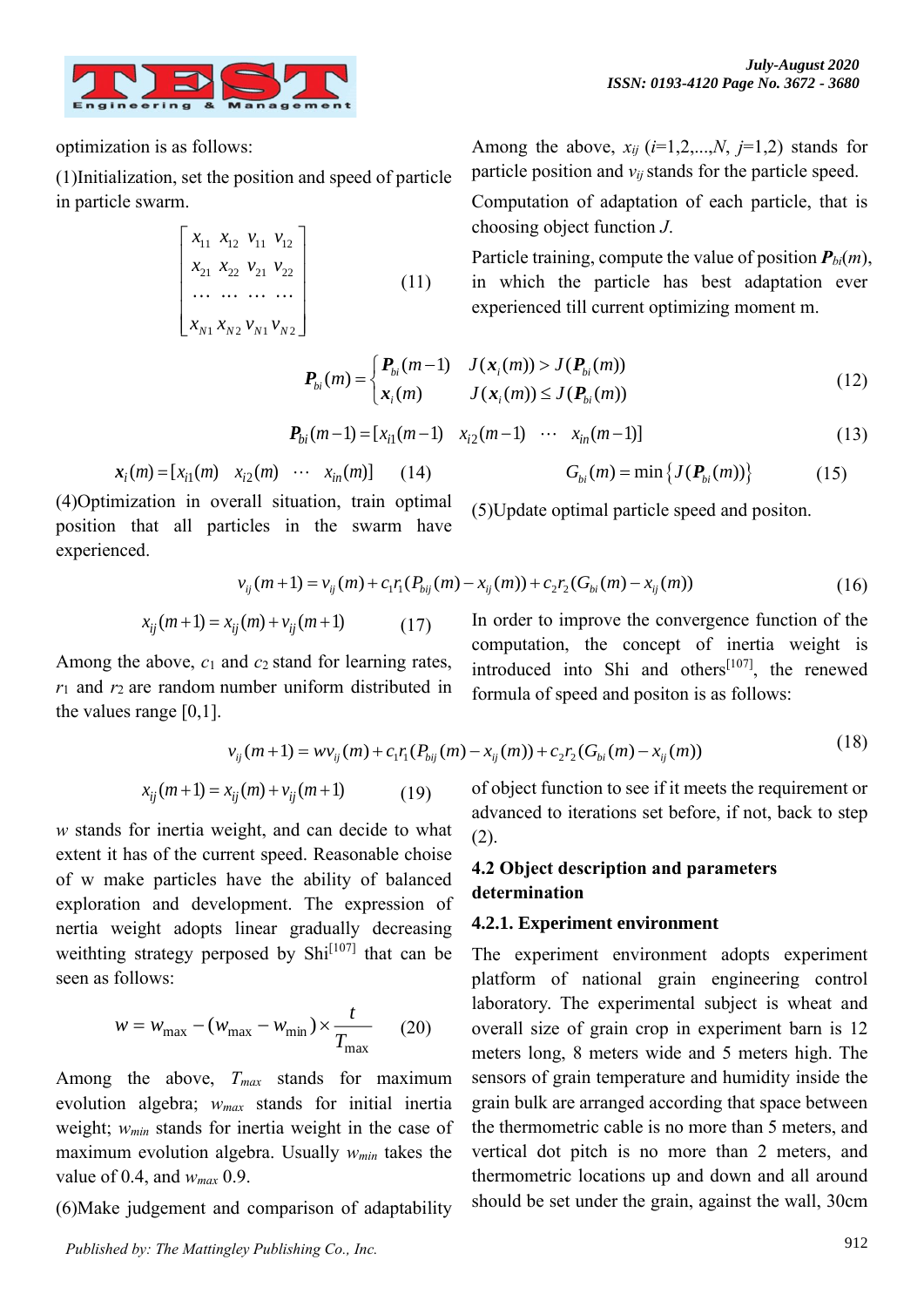

to 50cm above the floor. Arrangement of sensors is detailed as follows:



Fig.2. Diagrammatic sketch of arrangement of sensors

## **4.2.2. Parameters setting**

About parameters setting of control prediction of grain temperature and humidity transmission, based on the amount of calculation, accuracy and optimization combination of model parameters, particles with group size 20, maximum iterative times 50 and particle dimension is set as 2 (reducing humidity) and 1 (cooling)according to different amount of variables. Inertial weight w adopts linearly decreasing weight strategy and learning factor both c1 and c2 take the value of 2, r1 and r2 0.65.

For particle group, there is a need to decide based on the range of air temperature and humidity for ventilation. Assume the j control of particle i is *xij*:



In the formula, *xj*max and *xj*min stand for maximum and minimum value of control variable *j* respectively, rand stands for random number uniformly distributed in the range of [0, 1]. Normal temperature for reservation inside grain bulk is no higher than 45 ℃, thus variation range of air temperature in the vent are *x*1min=10℃,*x*1max=40℃.

Initialization of speed of component j of particle i can be achieved as follows:

$$
v_{ij} = V_{j\min} + \text{rand} \times (V_{j\max} - V_{j\min}) \tag{22}
$$

In the formula,  $V_{jmin}$  and  $V_{jmax}$  each stands for maximum and minimum speed of component *j* of particle. Also in the regulation of grain reservation, to avoid big effect on grain, moisture of grain is required not to vary greatly and humidity is usually set to be of plus or minus of 20%.

For the determination of weight coefficient, *α* should take the value as much as possible and assume $\alpha$ =4×10<sup>4</sup> to keep *J<sub>M</sub>* in the order rang of 0~10<sup>2</sup> with setting  $\beta=1$ ,  $\gamma=0.01$ ,  $\Delta M=1\%$ . Simulation has proved that the values of these parameters are properly chosen and able to achieve the goal of temperature and humidity control and optimal energy consumption.

In natural reservation condition, changes of grain pile temperature and humidity happen slowly. Therefore, termination conditions can be set within allowance error to prevent the problems of unstable system and overshoot. Control termination condition is as follows: *Hgd*-0.5%≤*Hg*≤*Hg<sup>d</sup>* +0.5%,*Tg*≤*Tgd*.

# **4.3 Experimental results and discussion and analysis**

## (1)Experimental results and analysis

Simulation and experiment data is from grain pile data, 45 thermometric cable with 3 testing dots on each cable which began at one o'clock of  $6<sub>th</sub>$ , 9, 2017 and time interval of temperature and humidity acquisition is 15 minutes.

The height of grain bulk is 6 meters. The temperature sensor divides the height of grain bulk into four layers, each with a distance of 1.5 meters, that is, the first layer, the second layer, the third layer and the fourth layer. In the prediction study of temperature, the corresponding prediction study is made on the four layers of grain temperature. The predictions for the four layers are shown in Fig. 3 to Fig.6, respectively.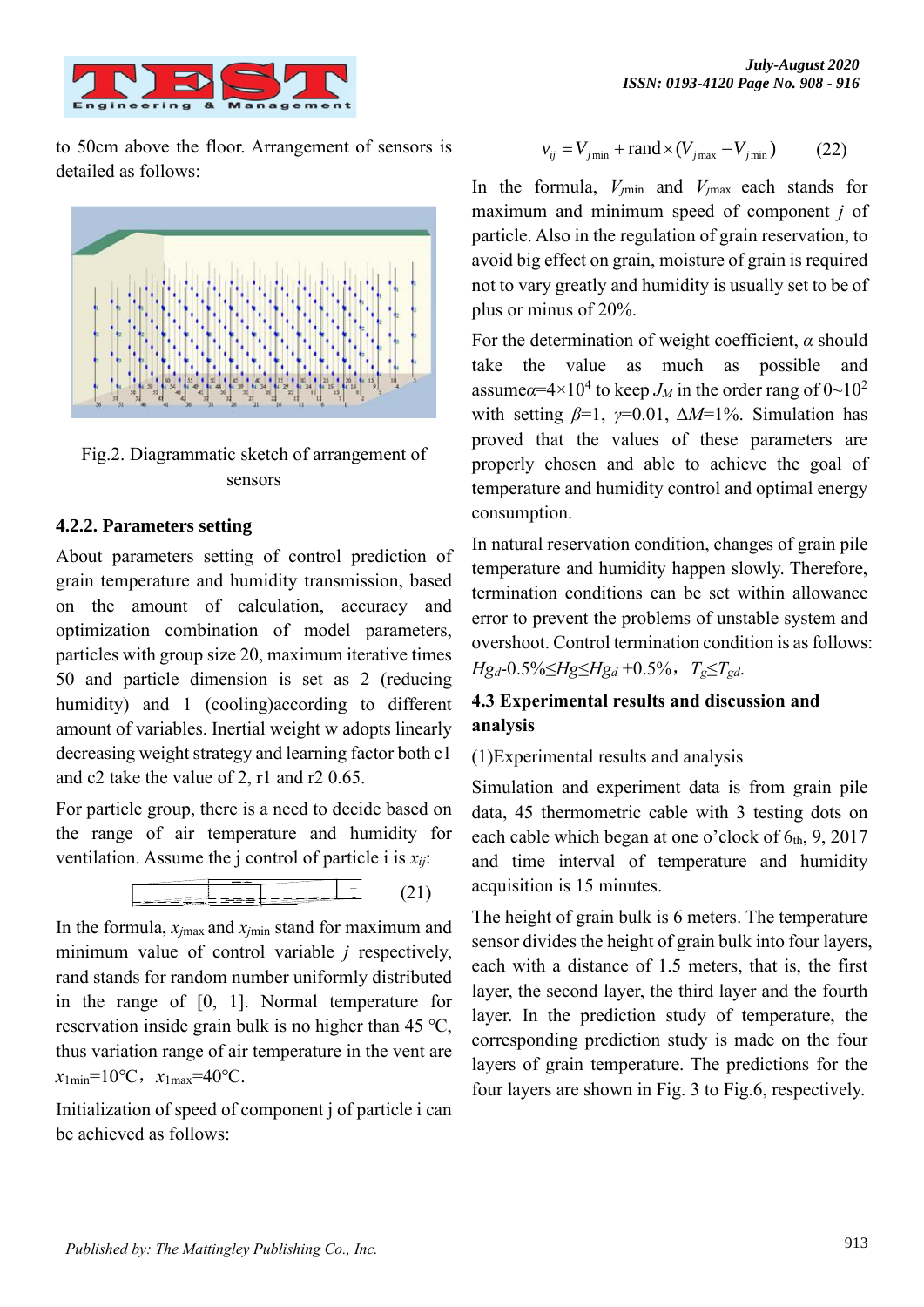



Fig.3. First layer Prediction and Prediction Curve

![](_page_6_Figure_4.jpeg)

Fig.4. Second layer prediction and prediction curve

![](_page_6_Figure_6.jpeg)

Fig.5. Third layer prediction and prediction curve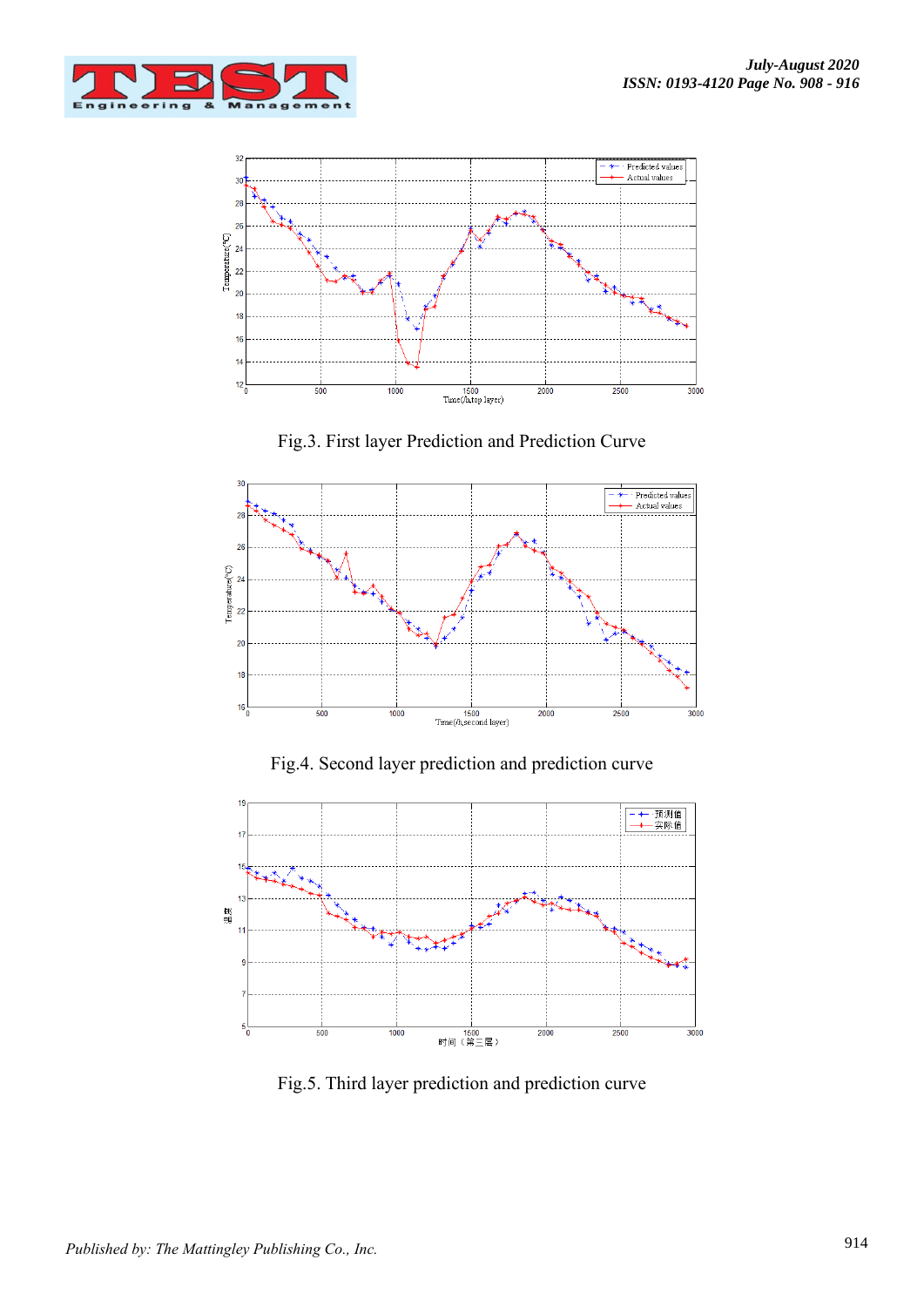![](_page_7_Picture_1.jpeg)

![](_page_7_Figure_2.jpeg)

Fig.6. Forth layer prediction and prediction curve

From Fig. 2.5 to Fig. 2.8, it can be seen that although there is a sudden change point about 1200 hours in Fig. 2.5, about 700 hours in Fig. 2.6, and Fig. about 2500 hours in Fig.2.8, the sensor drift has been verified on site, and the predicted value has been proved correct after maintenance. Therefore, using the improved GPSO algorithm, the temperature and humidity prediction of large grain bulk has good results, and the fitting degree of prediction is very high.

## **5. Conclusion**

It can be seen from the testing result, predictive control algorithm studied in this paper can carry out effective control over grain bulk, not only to control grain humidity and temperature effectively but also to optimize energy consumption at the same time. Compared with traditional control method, predictive control algorithm proposed by this paper is characterised by the following:

(1) In predictive control algorithm, by adjusting crop cooler and using air temperature and humidity in the vent, automatically adjust controlled variables to control grain temperature and humidity.

(2) In predictive control algorithm, it takes the process of temperature and humidity control as an optimization process to make grain temperature and humidity change according to curvilinear path formed after optimization.

(3) Simultaneous control over grain temperature and humidity to guarantee grain quality and realize

optimization of energy consumption.

#### **Acknowledgements**

The authors acknowledge the National key research and development project(No: 2017YFD0401004),Doctor Fund of Henan University of Technology (Grant: 150575, 2017BS034); Food information processing and control laboratory of the key laboratory of ministry of education (Grant:KFJJ-2016-103)

#### **Reference**

- 1. Wu Jianjun, Zhen Tong. An improved GPSO algorithm of grain storage micro environment oriented. Journal of the Chinese Cereals and Oils Association,2015(12):101-105
- 2. Bilgaiyan, S. Sagnika. A multi-objective cat swarm optimization algorithm for workflow scheduling in cloud computing environment. Intelligent computing, communication and devices, Springer (2015), pp. 73-84
- 3. Q. Lin, J. Li, Z. Du, J. Chen, Z. Ming. A novel multi-objective particle swarm optimization with multiple search strategies. European Journal of Operational Research, 2015(247), pp. 732-744
- 4. Marco S.Nobile, Paolo Cazzaniga. Fuzzy Self-Tuning PSO: A settings-free algorithm for global optimization, Swarm and Evolutionary Computation, 2018(39): 70-85
- 5. M. Hu, T.-F. Wu, J.D. WeirAn adaptive particle swarm optimization with multiple adaptive methods. IEEE Trans. Evolut. Comput., 17 (5) (2013), 705-720